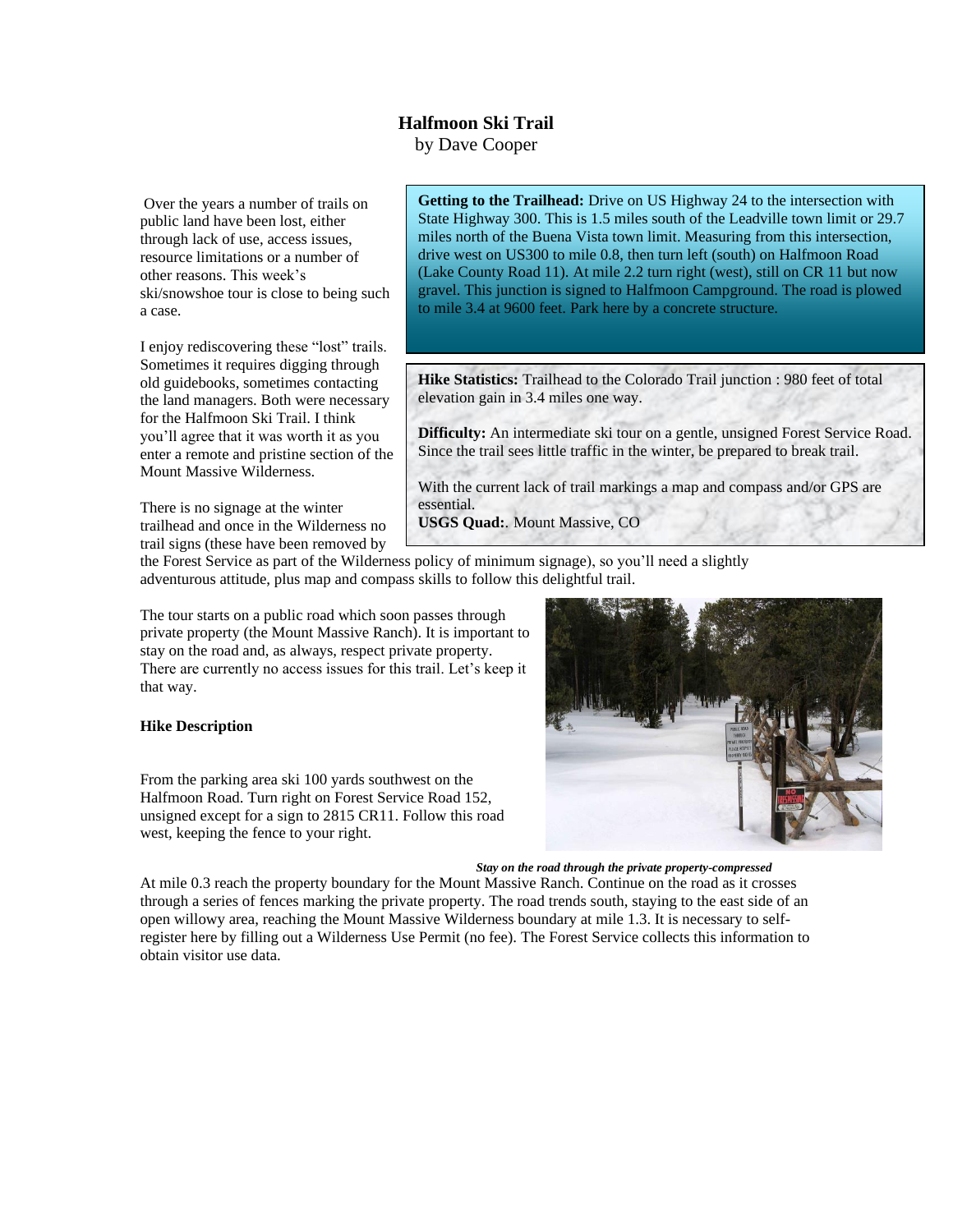

*Mount Elbert, seen from a clearing-compressed*

Continue south on the road, staying generally on the east edge of the drainage. At mile 1.7 is the confluence with Willow Creek, which joins the drainage from the west. The open area at this confluence provides good views of Mount Elbert to the southwest. Continue south on the road to another, larger, open area at mile 2.3. This is the confluence with South Willow Creek. Continue south along the now unnamed creek, the road staying just to the east of the creek. Towards the end of the trail the grade steepens slightly before reaching the Main Range Trail, a part of the Colorado Trail, after 3.4 miles.

While it is possible to extend the tour by taking the Main Range Trail southwest from this junction to join the Halfmoon Road a little west of Emerald Lake (often packed by snowmobiles), following your tracks back down will be hard to resist.